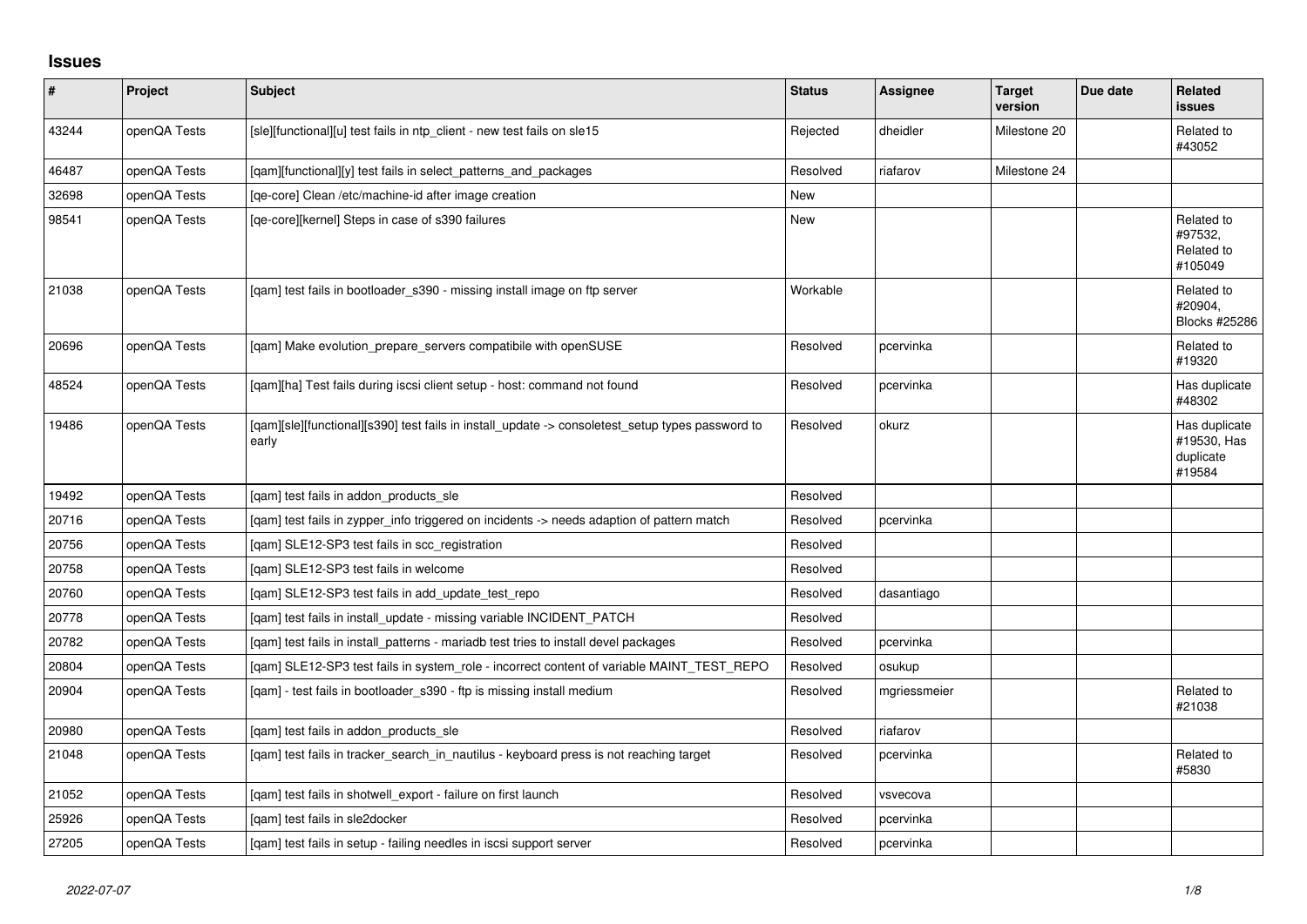| $\vert$ # | Project      | <b>Subject</b>                                                                    | <b>Status</b> | Assignee     | <b>Target</b><br>version | Due date | Related<br><b>issues</b> |
|-----------|--------------|-----------------------------------------------------------------------------------|---------------|--------------|--------------------------|----------|--------------------------|
| 27244     | openQA Tests | [qam] test fails in select_patterns_and_packages - ha pattern is unselected       | Resolved      | pcervinka    |                          |          |                          |
| 27506     | openQA Tests | [gam] test fails in 1 shim suite - missing repository on dist                     | Resolved      | thehejik     |                          |          |                          |
| 27618     | openQA Tests | [qam] test fails in firefox_java - remote side changed appearance                 | Resolved      | pcervinka    |                          |          |                          |
| 27901     | openQA Tests | [qam] test fails in evolution_smoke - imap aol not responding                     | Resolved      | pcervinka    |                          |          |                          |
| 27994     | openQA Tests | [qam][expedite][sprint 201711.2] test fails in test setup in bmwqemu.pm           | Resolved      | szarate      |                          |          |                          |
| 28015     | openQA Tests | [qam] test fails setup - aplay.pm syntax error                                    | Resolved      | riafarov     |                          |          |                          |
| 28288     | openQA Tests | [qam] test fails in firefox_headers - missed keys on input                        | Resolved      | coolo        |                          |          |                          |
| 28291     | openQA Tests | [qam] test fails in firefox_passwd - incorrectly typed password                   | Resolved      | emiura       |                          |          |                          |
| 28528     | openQA Tests | [qam] test fails in groupwise - package is missing in ibs                         | Resolved      | pcervinka    |                          |          |                          |
| 30033     | openQA Tests | [qam] test fails in libreoffice_mainmenu_components - ttyS0 permission denied     | Resolved      | okurz        |                          |          | Related to<br>#29940     |
| 28297     | openQA Tests | [qam] test fails in firefox_developertool - missed click                          | Resolved      | bfilho       |                          |          | Related to<br>#33781     |
| 30039     | openQA Tests | [qam] test fails in zypper_lr_validate - use version_utils instead of utils       | Resolved      | pcervinka    |                          |          |                          |
| 30127     | openQA Tests | [qam] test fails in application_starts_on_login - dynamic space in needle         | Resolved      | pcervinka    |                          |          |                          |
| 30219     | openQA Tests | [qam] openqaworker3:8 - DIE can't open qmp                                        | Resolved      |              |                          |          |                          |
| 30814     | openQA Tests | [qam] test fails in yast2_ntpclient - log window is not closed                    | Resolved      | pcervinka    |                          |          |                          |
| 31180     | openQA Tests | [qam] test fails in kernel_kexec - migration to systemctl broke the test          | Resolved      | pcervinka    |                          |          |                          |
| 31309     | openQA Tests | [qam] test fails in libreoffice_mainmenu_components - needles should be updated   | Resolved      | pcervinka    |                          |          |                          |
| 31315     | openQA Tests | [qam] test fails in wireshark - rm command is not fully typed after alt-f4        | Resolved      | pcervinka    |                          |          |                          |
| 31657     | openQA Tests | [qam] test fails in runc - conflict between docker-runc and runc                  | Resolved      | pgeorgiadis  |                          |          |                          |
| 31699     | openQA Tests | [qam] test fails in scc_registration - failing since scc_addons update            | Resolved      | osukup       |                          |          |                          |
| 31810     | openQA Tests | [qam] test fails in docker - disable docker tests on sle12-sp1                    | Resolved      | pcervinka    |                          |          |                          |
| 31867     | openQA Tests | [qam] test fails in partitioning_raid - failures after update to needles          | Resolved      |              |                          |          | Related to<br>#28955     |
| 32431     | openQA Tests | [hpc] Missing gnome aarch64 image for ganglia                                     | Resolved      |              |                          |          |                          |
| 32434     | openQA Tests | [qam] - test fails in sle2docker - docker test suites don't clean images properly | Resolved      | pgeorgiadis  |                          |          |                          |
| 32716     | openQA Tests | [qa]test fails in shutdown                                                        | Resolved      | pcervinka    |                          |          |                          |
| 33469     | openQA Tests | [qam] test fails in dstat - clean/update needles for dstat-fileoutput             | Resolved      | pcervinka    |                          |          | Related to<br>#32719     |
| 33643     | openQA Tests | [qam][ha] test fails in ha_cluster_init - scp failure                             | Resolved      | pcervinka    |                          |          |                          |
| 34255     | openQA Tests | [sle] test fails in kdump_and_crash - fail related to ruby2.1-rubygem-nokogiri    | Resolved      | mgriessmeier |                          |          | Related to<br>#34777     |
| 34258     | openQA Tests | [qam][sle] test fails in updates_packagekit_gpk                                   | Resolved      |              |                          |          |                          |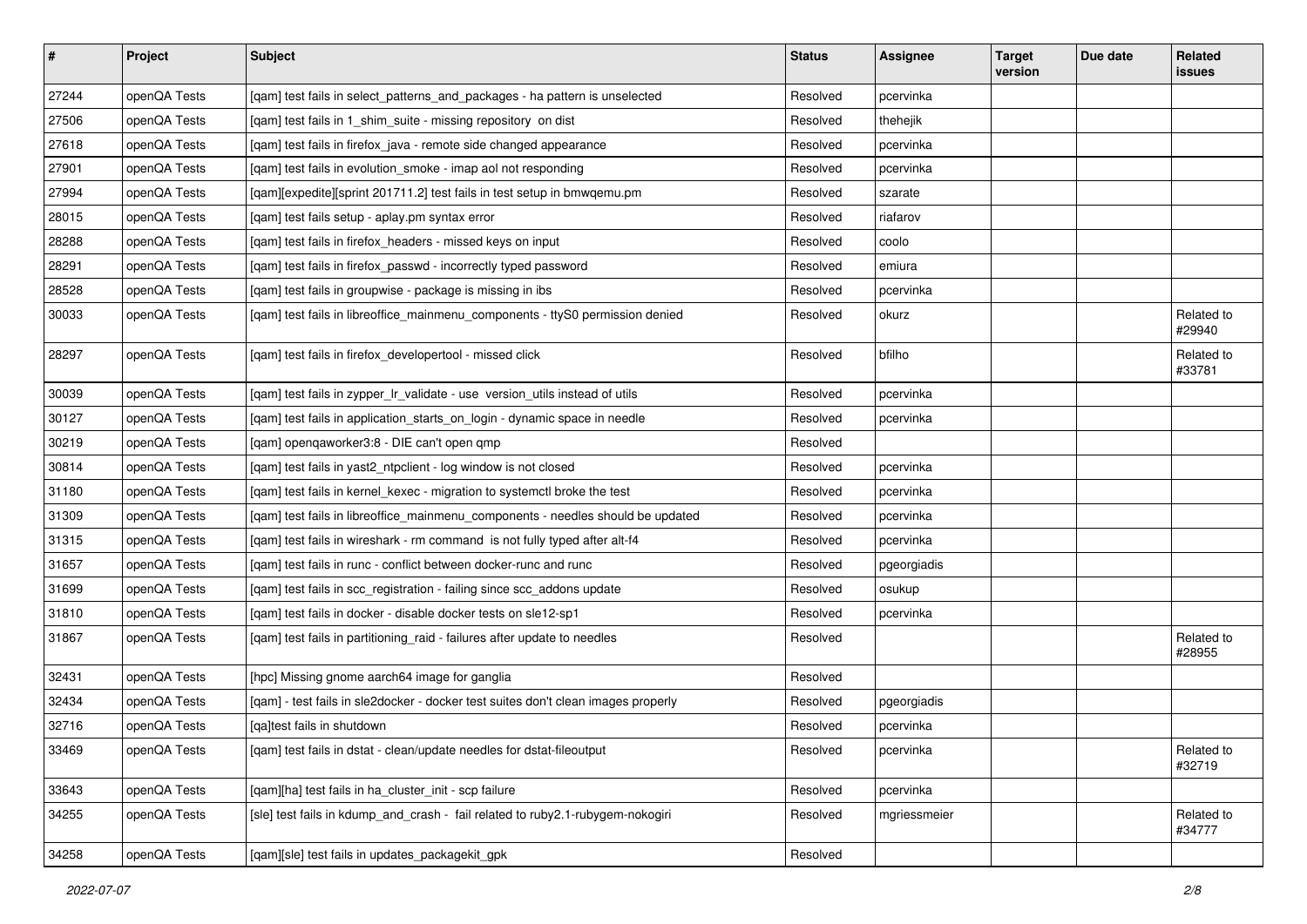| $\sharp$ | Project        | <b>Subject</b>                                                                                            | <b>Status</b> | Assignee    | <b>Target</b><br>version | Due date | Related<br>issues    |
|----------|----------------|-----------------------------------------------------------------------------------------------------------|---------------|-------------|--------------------------|----------|----------------------|
| 34288    | openQA Tests   | [qam] test fails in zypper_info - zypper_info shouldn't be started                                        | Resolved      | riafarov    |                          |          | Related to<br>#32038 |
| 37093    | openQA Tests   | [qam] test fails in evolution_mail_imap - remove workaround for bsc#1049387                               | Resolved      | pcervinka   |                          |          |                      |
| 37928    | openQA Tests   | [QAM] [SLE 15] Migrate Itp tests in Updates to new runner                                                 | Resolved      | osukup      |                          |          |                      |
| 37979    | openQA Tests   | [SLE] test fails in updates_packagekit_gpk - gpk-update-viewer doesn't start                              | Resolved      | riafarov    |                          |          | Related to<br>#31954 |
| 38066    | openQA Tests   | [qam] [sle] [functional] test fails in application_starts_on_login - failure after check_screen<br>change | Resolved      | okurz       |                          |          |                      |
| 38069    | openQA Tests   | [qam] [sle] [functional] test fails in pidgin_IRC - failure after check_screen change                     | Resolved      | okurz       |                          |          |                      |
| 38129    | openQA Tests   | [qam] [sle15] test fails in userspace_apparmor - suite qa_test_apparmor not updated for sle15             | Resolved      |             |                          |          | Related to<br>#43982 |
| 38138    | openQA Tests   | [qam] [sle15] test fails in userspace_coreutils - qa_test_coreutils not properly updated for sle15        | Resolved      |             |                          |          |                      |
| 40259    | openQA Tests   | [qam] test fails in libreoffice_mainmenu_components - needle fail at base-install                         | Resolved      | yuanren10   |                          |          |                      |
| 40418    | openQA Tests   | [qam][functional][sle] test fails in select_patterns_and_packages                                         | Resolved      | riafarov    |                          |          | Related to<br>#38870 |
| 41030    | openQA Tests   | [qam] test fails in updates_packagekit_kde - zypper update requires additional install step               | Resolved      | pcervinka   |                          |          | Related to<br>#41396 |
| 44696    | openQA Tests   | [gam] test fails in sshd - user password is weak                                                          | Resolved      | pdostal     |                          |          |                      |
| 46109    | openQA Tests   | [qam] test fails in addon_products_via_SCC_yast2                                                          | Resolved      | dheidler    |                          |          | Related to<br>#44252 |
| 48155    | openQA Project | [gam][tools][kernel] Duplicate bootindex with multiple paths                                              | Resolved      | pcervinka   |                          |          |                      |
| 48362    | openQA Tests   | [qam] test fails in supportutils - remove pam check                                                       | Resolved      | hurhaj      |                          |          |                      |
| 49121    | openQA Tests   | [gam][kernel][multipath][aarch64] Qemu fails setup multipath on gemu aarch64                              | Resolved      | pcervinka   |                          |          |                      |
| 49217    | openQA Tests   | [qam][kernel][aarch64][sle] kdump is not scheduled for aarch64                                            | Resolved      | pcervinka   |                          |          |                      |
| 49250    | qe-yast        | [qam][newt][yast2-network] Regression test for yast lan command line option                               | Resolved      | vpelcak     |                          |          |                      |
| 49262    | qe-yast        | [qam][newt][yast2-dns-server] Regression test yast dns-server                                             | Resolved      | tonyyuan    |                          |          |                      |
| 49265    | qe-yast        | [qam][maint][yast2-storage][yast2-storage-ng] Regression test yast disk                                   | Resolved      | mgrifalconi |                          |          |                      |
| 49271    | qe-yast        | [qam][newt][yast2-ftp-server] Regression test yast ftp-server                                             | Resolved      | shukui      |                          |          |                      |
| 49277    | qe-yast        | [qam][newt][yast2-http-server] Regression test yast http-server                                           | Resolved      | shukui      |                          |          |                      |
| 49283    | qe-yast        | [qam] Regression test yast keyboard                                                                       | Resolved      | simonlm     |                          |          |                      |
| 49286    | qe-yast        | [gam][newt][yast2-lang] Regression test yast language                                                     | Resolved      | mgrifalconi |                          |          |                      |
| 49295    | qe-yast        | [qam][newt][yast2-nfs-client] Regression test yast nfs                                                    | Resolved      | jgwang      |                          |          |                      |
| 49298    | qe-yast        | [qam][newt][yast2-nfs-server] Regression test yast nfs-server                                             | Resolved      | simonlm     |                          |          |                      |
| 49313    | qe-yast        | [qam][newt][yast2-rdp] Regression test yast rdp                                                           | Resolved      | jgwang      |                          |          |                      |
| 49418    | openQA Tests   | [qe-asg][qem] test fails in cluster_md                                                                    | Resolved      | jadamek     |                          |          |                      |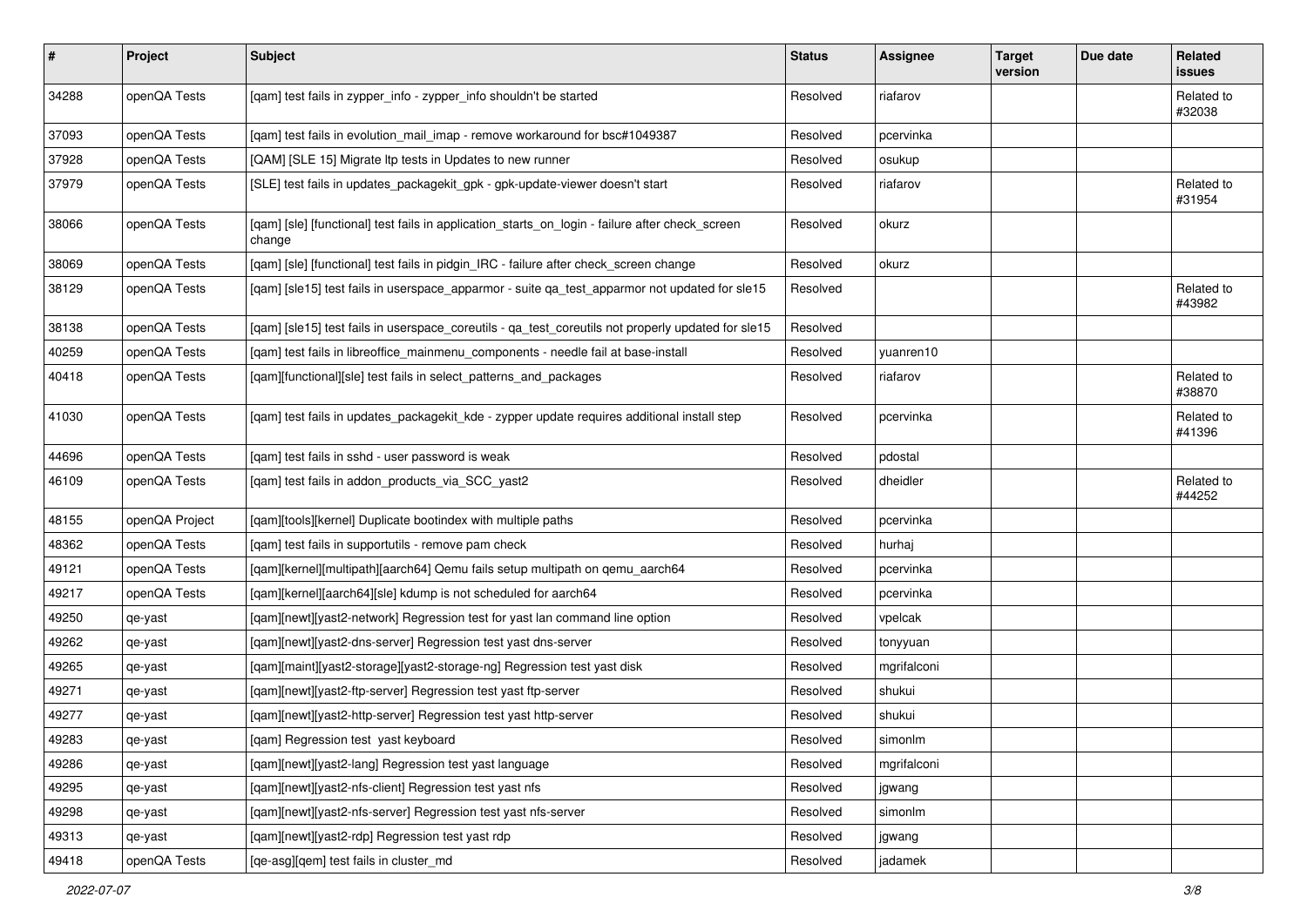| $\vert$ # | Project      | <b>Subject</b>                                                                                                  | <b>Status</b> | <b>Assignee</b> | <b>Target</b><br>version | Due date | Related<br>issues                                                      |
|-----------|--------------|-----------------------------------------------------------------------------------------------------------------|---------------|-----------------|--------------------------|----------|------------------------------------------------------------------------|
| 49673     | openQA Tests | [qam] test fails in zypper_docker - increase timeout for zypper docker operation                                | Resolved      |                 |                          |          |                                                                        |
| 50045     | openQA Tests | [qam][blue][sle] - Fix type_password to accept parameters and pass them to the inner call<br>type_string        | Resolved      | pcervinka       |                          |          | Related to<br>#49655                                                   |
| 50309     | openQA Tests | [qam][blue][leap][opensuse] Update online_repos behavior to activate online repositories                        | Resolved      | pcervinka       |                          |          | Blocks #39449                                                          |
| 50387     | openQA Tests | [gam][blue] - test fails in updates packagekit kde                                                              | Resolved      | pcervinka       |                          |          |                                                                        |
| 50459     | openQA Tests | [qam][blue][leap] test fails in updates_packagekit_gpk - fail after update                                      | Resolved      | pcervinka       |                          |          |                                                                        |
| 67108     | openQA Tests | [gam] test fails in install - incorrect job configuration XFSTESTS REPO                                         | Resolved      | dzedro          |                          |          |                                                                        |
| 21790     | openQA Tests | [gam] test fails in wireshark - test don't match capturing needle                                               | Closed        |                 |                          |          |                                                                        |
| 30514     | openQA Tests | [qam] test fails in java - increase timeout for installation                                                    | Closed        | pcervinka       |                          |          |                                                                        |
| 20720     | openQA Tests | [gam][aarch64] test fails in install patterns -> skips over grub2 menue                                         | Rejected      |                 |                          |          | Related to<br>#20174                                                   |
| 20790     | openQA Tests | [qam] SLE12-SP3 test fails in 1_unknown_- slenkins-tests-openvpn-control                                        | Rejected      | pcervinka       |                          |          | Related to<br>#20002                                                   |
| 21046     | openQA Tests | [qam] test fails in tracker_search_in_nautilus - keyboard press is not reaching target                          | Rejected      |                 |                          |          |                                                                        |
| 21774     | openQA Tests | [gam] test fails in evolution mail imap - test hangs on querying authentication types                           | Rejected      | pcervinka       |                          |          | Related to<br>#21814,<br>Related to<br>#29357,<br>Related to<br>#29360 |
| 26830     | openQA Tests | [gam] test fails in sle2docker - sles docker image has new name                                                 | Rejected      | pcervinka       |                          |          |                                                                        |
| 27910     | openQA Tests | [gam] test fails in patch and reboot - many download failures                                                   | Rejected      |                 |                          |          |                                                                        |
| 32896     | openQA Tests | [sle] test fails in pdsh_slave                                                                                  | Rejected      | pcervinka       |                          |          |                                                                        |
| 33451     | openQA Tests | [qam] test fails in dstat - package not available on SP1                                                        | Rejected      | pcervinka       |                          |          |                                                                        |
| 34693     | openQA Tests | [qam] test fails in install_update - missing INCIDENT_PATCH                                                     | Rejected      | osukup          |                          |          |                                                                        |
| 37438     | openQA Tests | [qam] test fails in kernel_ltp_fs - issue in qa_testsuite                                                       | Rejected      | pcervinka       |                          |          |                                                                        |
| 38003     | openQA Tests | [qam] [sle15] test fails in scc_registration - no candidate needle with tag(s)<br>'scc-module-%REQUIRED_ADDONS% | Rejected      |                 |                          |          |                                                                        |
| 38180     | openQA Tests | [gam] [sle15] test fails in userspace systemd - update test suite for sle15                                     | Rejected      | jtzhao          |                          |          |                                                                        |
| 38183     | openQA Tests | [qam] [sle15] test fails in userspace_net_snmp - Error opening specified endpoint<br>"udp:localhost:"           | Rejected      |                 |                          |          |                                                                        |
| 38192     | openQA Tests | [gam] [sle] test fails in firefox flashplayer - tracking protection information is present                      | Rejected      | bfilho          |                          |          |                                                                        |
| 41396     | openQA Tests | [qam] Revise updates_packagekit_kde                                                                             | Rejected      | pcervinka       |                          |          | Related to<br>#41030,<br>Related to<br>#36138                          |
| 48308     | openQA Tests | [qam][kernel] test fails in kernel_multipath - missing python2 module                                           | Rejected      | pcervinka       |                          |          |                                                                        |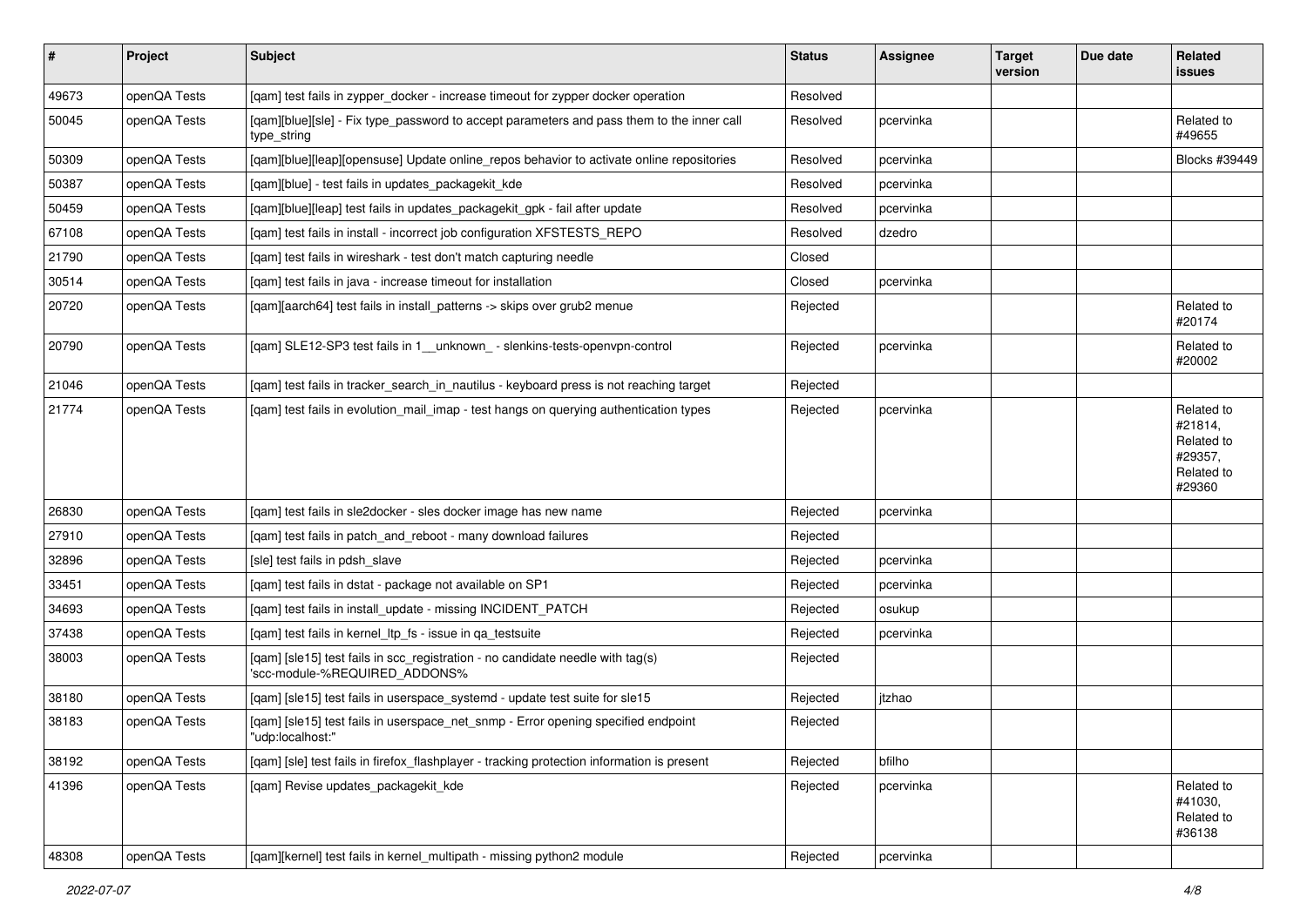| $\sharp$ | Project        | <b>Subject</b>                                                                                | <b>Status</b> | Assignee     | <b>Target</b><br>version | Due date | <b>Related</b><br>issues                                                  |
|----------|----------------|-----------------------------------------------------------------------------------------------|---------------|--------------|--------------------------|----------|---------------------------------------------------------------------------|
| 48530    | openQA Tests   | [qam] Test fails in update_install for networkmager update on ppc64le and s390                | Rejected      | pcervinka    |                          |          |                                                                           |
| 49253    | qe-yast        | [gam] Regression test for yast add-on command line option                                     | Rejected      | jgwang       |                          |          |                                                                           |
| 49307    | qe-yast        | Regression test yast nis-server                                                               | Rejected      | riafarov     |                          |          |                                                                           |
| 49628    | openQA Tests   | [qam] test fails in setup_online_repos - missing configure online repositories                | Rejected      | pcervinka    |                          |          | Related to<br>#39449                                                      |
| 49646    | openQA Tests   | [qam][s390] test fails in installation - system will not boot and login screen is not reached | Rejected      |              |                          |          |                                                                           |
| 37925    | openQA Tests   | [QAM] [SLE 15] Make SLE-HPC product installation compatible with QAM update flow              | Resolved      | pcervinka    | Done                     |          |                                                                           |
| 30388    | openQA Project | [gam] opengaworker10:4 - worker fail all tests - gemu instances are left behind               | Resolved      | dasantiago   | Done                     |          | Related to<br>#30595,<br>Related to<br>#30700, Has<br>duplicate<br>#31126 |
| 38135    | openQA Tests   | [qam] [sle15] test fails in userspace_bind - qa_test_bind is not updated for SLE15            | Resolved      | pcervinka    | Done                     |          |                                                                           |
| 39536    | openQA Tests   | [qam] test fails in patch_and_reboot - add missing variables for qam test issues              | Resolved      | pcervinka    | Done                     |          |                                                                           |
| 39887    | openQA Tests   | [kernel] [sle] [network] test fails in before test - network failure                          | Resolved      | pcervinka    | Done                     |          |                                                                           |
| 40181    | openQA Tests   | [network] test fails in before_test - wicked basic test fails on 15SP1                        | Resolved      | pcervinka    | Done                     |          |                                                                           |
| 40547    | openQA Tests   | [qam][opensuse] test fails in updates_packagekit_kde - job timeout                            | Resolved      | pcervinka    | Done                     |          |                                                                           |
| 57266    | openQA Project | Forbid test suite name changes if used in job groups                                          | Resolved      | cdywan       | Done                     |          |                                                                           |
| 38000    | openQA Tests   | [sle15] [qam] test fails in bootloader_s390 - Could not retrieve required variable REPO_0     | Rejected      |              | Done                     |          |                                                                           |
| 38015    | openQA Project | [qam] [sle15] Missing SLE5 iso                                                                | Rejected      | pcervinka    | Done                     |          |                                                                           |
| 38261    | openQA Tests   | [qam] test fails in keymap_or_locale - tested text not written in console                     | Rejected      | pcervinka    | Done                     |          |                                                                           |
| 48527    | qe-yast        | Include tests load_extra_tests_y2uitest_ncurses tom QAM jobs                                  | New           |              | future                   |          |                                                                           |
| 49244    | qe-yast        | YaST Command Line Options TRACKER                                                             | New           |              | future                   |          |                                                                           |
| 49256    | qe-yast        | Regression test yast audit-laf                                                                | New           |              | future                   |          |                                                                           |
| 49259    | qe-yast        | Regression test yast dhcp-server                                                              | New           |              | future                   |          |                                                                           |
| 49280    | qe-yast        | Regression test yast kdump                                                                    | New           |              | future                   |          |                                                                           |
| 49289    | qe-yast        | Regression test yast mail                                                                     | New           |              | future                   |          |                                                                           |
| 49304    | qe-yast        | Regression test yast nis                                                                      | New           |              | future                   |          |                                                                           |
| 49310    | qe-yast        | Regression test yast proxy                                                                    | New           |              | future                   |          |                                                                           |
| 49268    | qe-yast        | Regression test yast firewall                                                                 | Rejected      | JERiveraMoya | future                   |          |                                                                           |
| 76933    | openQA Tests   | [opensuse] Add clojure test to Tumbleweed                                                     | New           | pcervinka    | QE Kernel<br>Current     |          |                                                                           |
| 104613   | openQA Tests   | Enable Itp known issues on o3                                                                 | Resolved      | pvorel       | QE Kernel<br>Done        |          |                                                                           |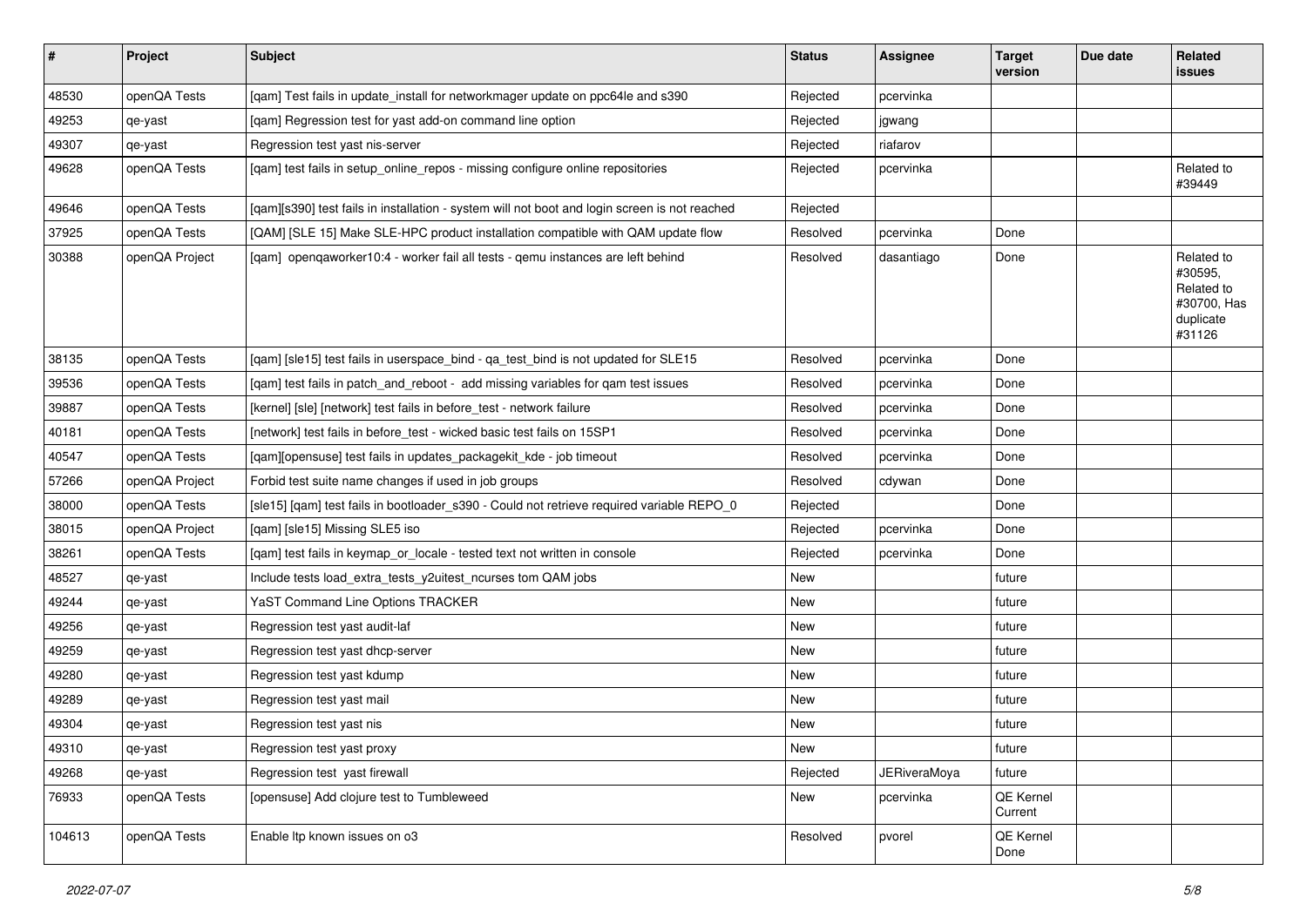| $\vert$ # | Project      | <b>Subject</b>                                                                                          | <b>Status</b> | Assignee  | <b>Target</b><br>version | Due date | Related<br><b>issues</b>                                                                           |
|-----------|--------------|---------------------------------------------------------------------------------------------------------|---------------|-----------|--------------------------|----------|----------------------------------------------------------------------------------------------------|
| 50243     | openQA Tests | [kernel] - test fails in trinity - test is not designed to be run on ooo                                | Resolved      | pvorel    | QE Kernel<br>Done        |          | Related to<br>#50525                                                                               |
| 51365     | openQA Tests | [research] Named pipe /dev/sshserial missing lines on first use                                         | Resolved      | pcervinka | QE Kernel<br>Done        |          |                                                                                                    |
| 52409     | openQA Tests | [sle][kernel][textmode][ppc] test fails in system_role - installation fail during system_role selection | Resolved      | pcervinka | QE Kernel<br>Done        |          |                                                                                                    |
| 56615     | openQA Tests | [kernel] test fails in tuned - error message for perf_bias failure is different on SLE15-SP1            | Resolved      | pcervinka | QE Kernel<br>Done        |          |                                                                                                    |
| 57224     | openQA Tests | [kernel] - test fails in kdump_and_crash - pasword is not entered before grub                           | Resolved      | pcervinka | QE Kernel<br>Done        |          |                                                                                                    |
| 57329     | openQA Tests | [kernel][functional] PowerVM console is not active all the time                                         | Resolved      | pcervinka | QE Kernel<br>Done        |          | Related to<br>#54617.<br>Related to<br>#58220,<br>Related to<br>#14626, Has<br>duplicate<br>#62819 |
| 58871     | openQA Tests | [spvm][kernel][functional] Shutdown check not implemented for spvm backend                              | Resolved      | pcervinka | QE Kernel<br>Done        |          |                                                                                                    |
| 59226     | openQA Tests | [kernel]ltp][spvm][sporadic] test fails in boot_ltp - cat /tmp/ver_linux_before.txt timeout             | Resolved      | pcervinka | QE Kernel<br>Done        |          | Related to<br>#59190                                                                               |
| 59843     | openQA Tests | [spvm][kernel][openqa] test fails in coredump_collect - multiple select_console fails                   | Resolved      | pcervinka | QE Kernel<br>Done        |          | Related to<br>#60497                                                                               |
| 59954     | openQA Tests | [kernel][spvm] test fails in qa_test_klp - git should be git-core                                       | Resolved      | pcervinka | QE Kernel<br>Done        |          |                                                                                                    |
| 60083     | openQA Tests | [kernel][functional] - test fails in boot_to_desktop - password is not entered                          | Resolved      | pcervinka | QE Kernel<br>Done        |          |                                                                                                    |
| 60182     | openQA Tests | [kernel][spvm] test fails in lvm no separate home - update needles                                      | Resolved      | pcervinka | QE Kernel<br>Done        |          |                                                                                                    |
| 60326     | openQA Tests | [kernel] test fails in multipath - update schedule                                                      | Resolved      | pcervinka | QE Kernel<br>Done        |          |                                                                                                    |
| 60746     | openQA Tests | [kernel] test fails in boot_to_desktop - increase timeout after password                                | Resolved      | pcervinka | QE Kernel<br>Done        |          |                                                                                                    |
| 60818     | openQA Tests | [kernel] test fails in kdump and crash - password prompt is not catched                                 | Resolved      | pcervinka | QE Kernel<br>Done        |          |                                                                                                    |
| 63610     | openQA Tests | [kernel][ltp][spvm] - test fails in pkey01 on spvm                                                      | Resolved      | pcervinka | QE Kernel<br>Done        |          | Related to<br>#63943                                                                               |
| 63943     | openQA Tests | [kernel][ltp] test fails in pkey01 - Setup hugepages before test execution                              | Resolved      | pcervinka | QE Kernel<br>Done        |          | Related to<br>#63610                                                                               |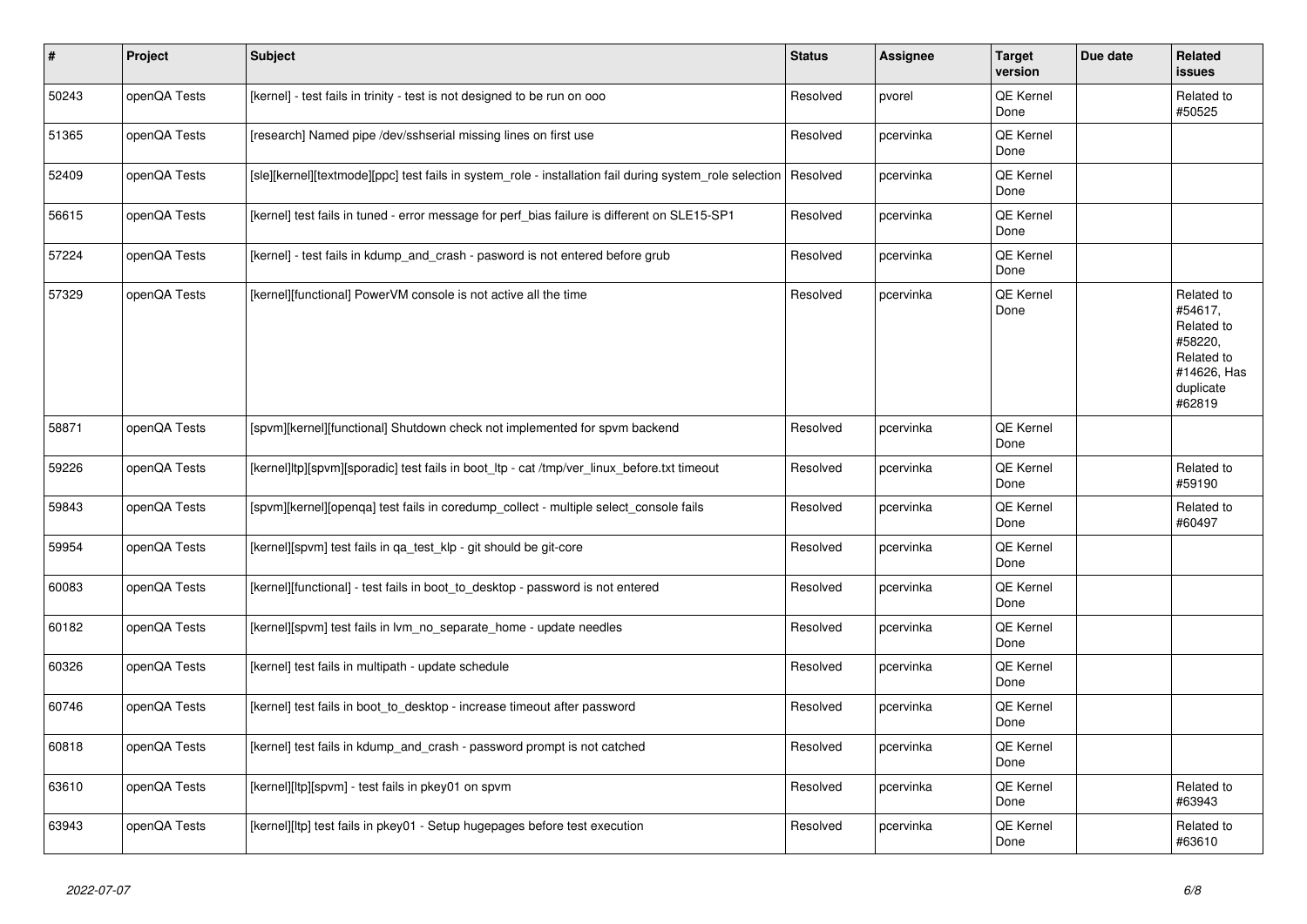| $\sharp$ | Project        | <b>Subject</b>                                                                                                 | <b>Status</b> | Assignee  | <b>Target</b><br>version | Due date | Related<br>issues         |
|----------|----------------|----------------------------------------------------------------------------------------------------------------|---------------|-----------|--------------------------|----------|---------------------------|
| 64030    | openQA Tests   | [kernel][ltp]spvm] test fails in boot Itp - Not finished boot                                                  | Resolved      | pcervinka | <b>QE Kernel</b><br>Done |          |                           |
| 65067    | openQA Tests   | [kernel] test fails in clone301                                                                                | Resolved      | metan     | QE Kernel<br>Done        |          |                           |
| 65627    | openQA Project | [kernel] Job fails to download LTP asset file                                                                  | Resolved      | MDoucha   | <b>QE Kernel</b><br>Done |          | Related to<br>#66007      |
| 66188    | openQA Tests   | [kernel] test fails in boot_ltp - increase timeout                                                             | Resolved      | pcervinka | QE Kernel<br>Done        |          |                           |
| 66203    | openQA Tests   | [kernel][ltp] test fails in ioctl_loop05 - LOOP_SET_DIRECT_IO succeeded unexpectedly                           | Resolved      |           | QE Kernel<br>Done        |          |                           |
| 73099    | openQA Tests   | [kernel][powervm] Test fails in install klp product - console is not switched                                  | Resolved      | pcervinka | QE Kernel<br>Done        |          |                           |
| 91076    | openQA Tests   | Test fails in install ltp - 32bit version dependency on libmnl                                                 | Resolved      |           | QE Kernel<br>Done        |          |                           |
| 53165    | openQA Tests   | [kernel][installation][lvm] test fails in lym no separate home - update lym installation part for<br>sle12-sp5 | Closed        | pcervinka | QE Kernel<br>Done        |          |                           |
| 53294    | openQA Tests   | [kernel][ltp] test fails in boot_ltp - incorrect kernel name provided                                          | Closed        | pcervinka | QE Kernel<br>Done        |          | Related to<br>#51743      |
| 54275    | openQA Tests   | [kernel]kotd][ltp][s390x] test fails in install ltp - failure after install kotd, console issue                | Closed        | pcervinka | QE Kernel<br>Done        |          | Related to<br>#54260      |
| 54416    | openQA Tests   | [kernel][ltp] Setup GitLab CI for LTP daily builds                                                             | Closed        | pcervinka | QE Kernel<br>Done        |          |                           |
| 55166    | openQA Tests   | [spvm][ppc][serial] test fails in kdump and crash - no response from serial                                    | Closed        | pcervinka | QE Kernel<br>Done        |          |                           |
| 58295    | openQA Tests   | [kernel][sporadic] test fails in kdump_and_crash - password is entered too early                               | Rejected      | pcervinka | QE Kernel<br>Done        |          |                           |
| 59223    | openQA Tests   | [kernel][spvm][sporadic] test fails in boot ltp - timeout/slow boot                                            | Rejected      | pcervinka | QE Kernel<br>Done        |          |                           |
| 60449    | openQA Tests   | [kernel] test fails in kdump_and_crash - test is disabling kdump                                               | Rejected      | pcervinka | QE Kernel<br>Done        |          |                           |
| 65001    | openQA Tests   | SUT will stay in shutdown after reboot command on s390 svirt backend                                           | Rejected      |           | QE Kernel<br>Done        |          | Is duplicate of<br>#62240 |
| 66007    | openQA Tests   | [kernel] Add ASSET_1 variable back for PowerVM and baremetal jobs                                              | Rejected      |           | QE Kernel<br>Done        |          | Related to<br>#65627      |
| 67315    | openQA Tests   | [kernel][blktests] test fails in boot_to_desktop - YAML schedule not ready for s390x                           | Rejected      |           | <b>QE Kernel</b><br>Done |          |                           |
| 73207    | openQA Tests   | [kernel] Test fails in tuned - incorrect profile                                                               | Rejected      | pcervinka | QE Kernel<br>Done        |          |                           |